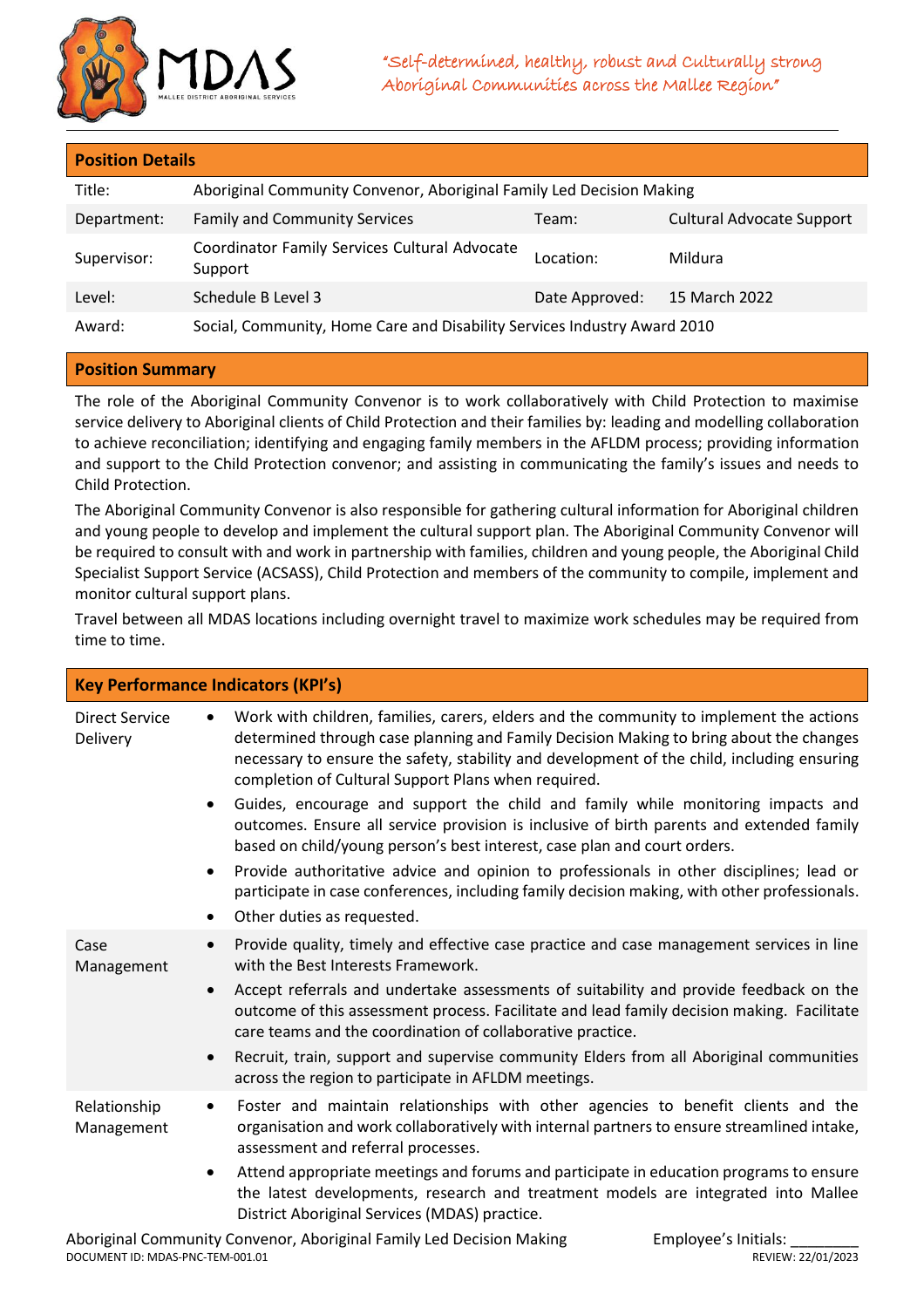

• Ensure familiarity with relevant therapeutic and intervention types relevant to vulnerable children and young people. Participate in providing information and advice to carer's and professionals through brief sessions. • Participate in formal and informal supervision and annual performance appraisal. Leadership • Undertake relevant data collection, monitor KPI's, enter data into CRIS and CRISSP and submit a monthly statistical report demonstrating progress towards improved social and emotional wellbeing in the Aboriginal community and to comply with DHHS and funding requirements. • Report through an escalation process, any concerns that may place a client or their family at unacceptable risk. • Contribute to Policies and Procedures with a focus on continuous improvement. Corporate Responsibilities • Support values that respect historical and contemporary Aboriginal cultures so that Aboriginal people are recognised as having a special connection with the State. • Promote compliance with relevant legislation and MDAS Policies. Assist with and support any internal or external audit processes.

| <b>Key Selection Criteria</b>                       |                                                                                                                                                                                                                                                                                                                                                                                                                                                                                                                                                                                                                   |  |
|-----------------------------------------------------|-------------------------------------------------------------------------------------------------------------------------------------------------------------------------------------------------------------------------------------------------------------------------------------------------------------------------------------------------------------------------------------------------------------------------------------------------------------------------------------------------------------------------------------------------------------------------------------------------------------------|--|
| Knowledge and<br><b>Skills</b>                      | Knowledge of the legislative, policy and practice requirements relating to Aboriginal children,<br>families and community, including understanding of the effects of the Stolen Generation in<br>Aboriginal communities. Knowledge and ability to embed in practice, the core responsibilities<br>and principles underpinning the Children Youth and Families Act 2005 and the Child Wellbeing<br>Act 2005. Ability to apply the best interests case practice model in undertaking assessments,<br>decision-making, planning and interventions to respond to a child or young person's safety<br>and development. |  |
| Reporting and<br>Compliance                         | Ability to develop, plan, implement, manage and evaluate a program and experience in<br>recording case notes. Experience in preparing written reports including reports with statistical<br>data collected from service delivery reporting.                                                                                                                                                                                                                                                                                                                                                                       |  |
| Communication<br>and Interpersonal<br><b>Skills</b> | Communicate, consult, liaise and negotiate with a broad range of people both Aboriginal and<br>Non-Aboriginal people at all levels to achieve broad project objectives and goals.<br>Understands underlying needs and issues of stakeholders and negotiates effectively to<br>develop and implement solutions.                                                                                                                                                                                                                                                                                                    |  |
| <b>Problem Solving</b>                              | With a strengths-based approach, solve problems based on operational knowledge and<br>experience, scanning for useful information, looking for underlying causes and suggesting<br>alternative actions for clients and staff                                                                                                                                                                                                                                                                                                                                                                                      |  |
| <b>Respect Cultural</b><br>Diversity                | Take action to provide services that are inclusive of Aboriginal people and engage in learning<br>about other cultures to better establish relationships and improve services.                                                                                                                                                                                                                                                                                                                                                                                                                                    |  |
| Qualification/s:                                    | Relevant qualification at Certificate IV in Community Services or higher with relevant<br>experience.                                                                                                                                                                                                                                                                                                                                                                                                                                                                                                             |  |
| <b>Other Screening</b><br>Requirements:             | A current Drivers Licence that allows you to drive in Australia.<br>A current Employee Working with Children Check card.<br>A current National Police Check.<br>Covid-19 Vaccination Certificate and Booster information (or evidence of a valid medical<br>exemption).                                                                                                                                                                                                                                                                                                                                           |  |